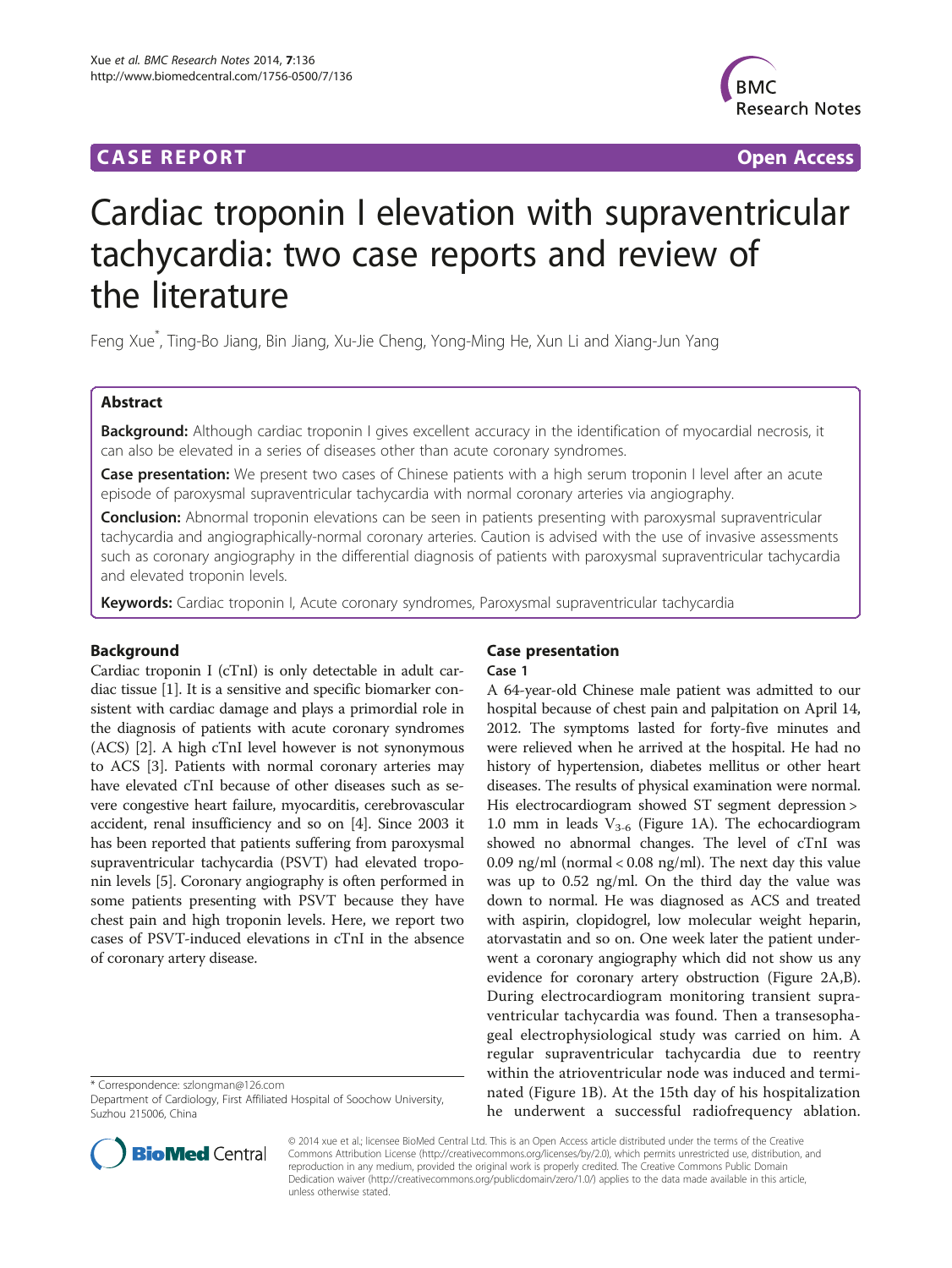<span id="page-1-0"></span>

Thus his diagnosis was revised as paroxysmal supraventricular tachycardia and he was discharged with no further treatments. During one-year follow-up he was well.

# Case 2

A 66-year-old Chinese male patient with recurrent palpitation for more than ten years was hospitalized with chief complaint of chest pain and palpitation for eight hours on Feb 27, 2013. A minimal response to sublingual nitroglycerin was seen. There was no abnormal changes in the

electrocardiogram and echocardiogram. The level of cTnI was 0.16 ng/ml on admission. Nine hours later the value was up to 2.28 ng/ml. He was also diagnosed as ACS and received the same medicine as the first case. On the second day after hospitalization he felt palpitation again. The electrocardiogram showed supraventricular tachycardia that was terminated by the transesophageal atrial pacing (Figure 1C). The esophageal electrocardiogram demonstrated that he had atrioventricular nodal reentrant tachycardia. In order to determine if he had coronary artery

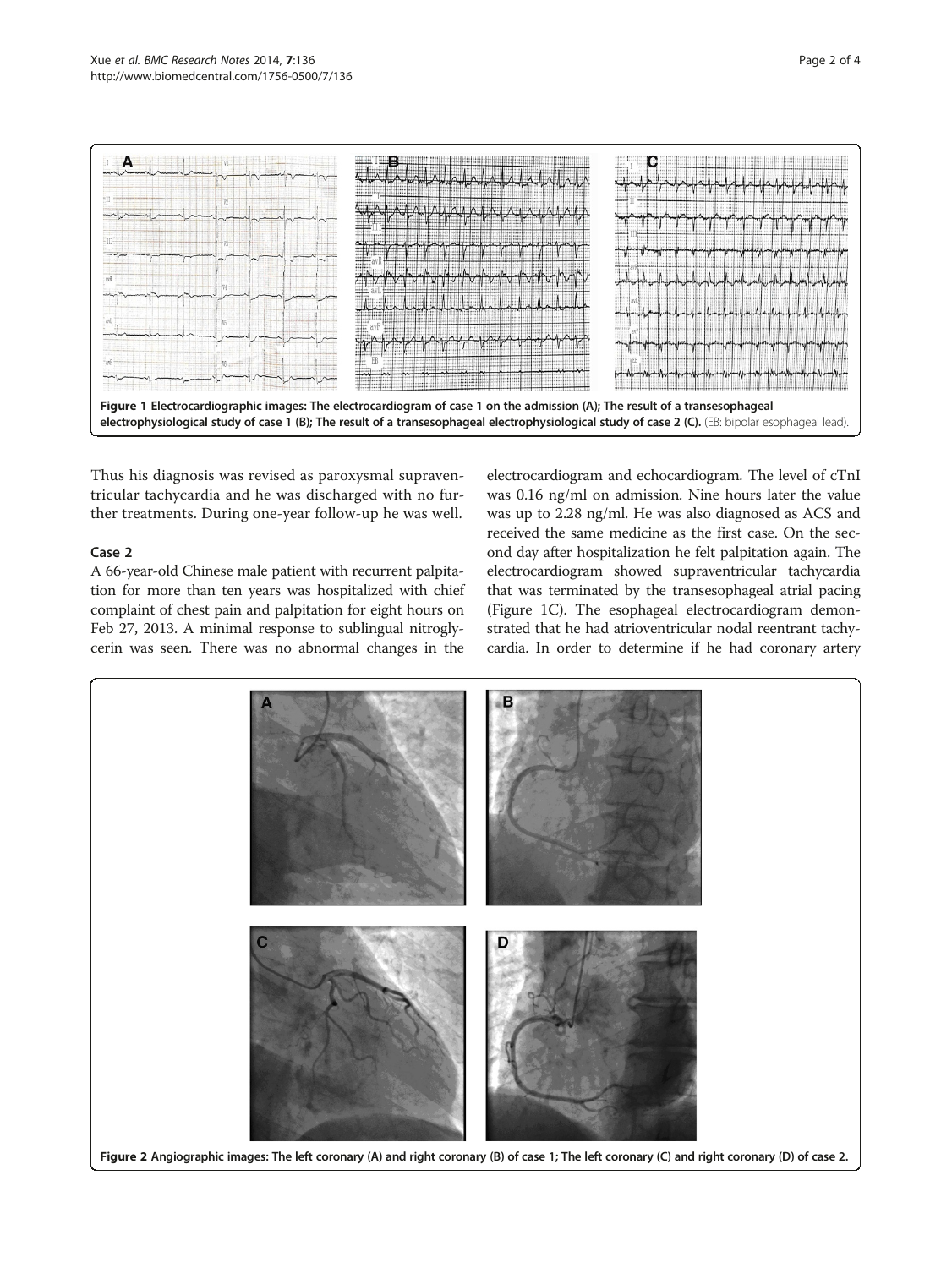<span id="page-2-0"></span>disease, we performed a coronary angiography on this patient on Mar 1, 2013. Cardiac catheterization demonstrated normal coronary arteries (Figure [2](#page-1-0)C,D). After undergoing a radiofrequency ablation he was discharged from our hospital. As of the time of this writing he has no sympotoms.

## **Discussion**

Paroxysmal supraventricular tachycardia is a common and generally benign arrhythmia. It rarely results in any adverse clinical outcomes. But it was reported that 30% of patients presenting with PSVT had significant troponin elevations [[6\]](#page-3-0). Because these patients had symptoms of chest pain and chest discomfort they were often misdiagnosed as ACS and given inappropriate treatments such as antiplatelet and antithrombotic therapy. Coronary angiography however revealed that most of them had normal coronary arteries. The mechanism of tachycardiainduced troponin elevation is not fully understood [[6](#page-3-0)]. Most authors are in agreement with the mechanism that tachycardia increases myocardial oxygen demand, while it decreases myocardial oxygen delivery because of short diastole during which myocardial perfusion occurs. So tachycardia ultimately leads to reduced myocardial perfusion which results in the release of cTnI into the circulation [\[4\]](#page-3-0).

What are the characteristics of patients with elevated troponins due to PSVT? We reviewed the English-language scientific literature from the MEDLINE and ELSEVIER databases using the keywords "troponin" and"PSVT". Most authors found that patients with elevated troponins after acute attack of PSVT were not at increased cardiovascular risk such as hypertension, diabetes or dyslipidemia [[6](#page-3-0)]. This agrees with our cases. They also believed that the duration of arrhythmia was not associated with troponin elevation [[7](#page-3-0)]. However, the maximal PSVT heart rate, ST-segment depression ≥1 mm during the episode of PSVT and the presence of impaired left ventricular systolic function were correlated with troponin elevation [[6,8\]](#page-3-0).

Is coronary angiography necessary to be carried out in these patients with PSVT which resulted in elevated troponins? Dorenkamp's study replied this question [\[9](#page-3-0)]. In their retrospective analysis troponin levels were increased in 14 of 114 patients. Thirteen of the 14 patients were subjected to coronary angiography. The result was that no one had significant coronary stenosis. They found a positive exercise test was the best predictor of significant coronary artery disease and subsequent revascularization. A history of hypertension and age 60 years or more ranked secondly. So when we confronted a patient with PSVT and elevated troponin, we should pay attention to his medical history including cardiac risk factors and age. Then a noninvasive assessment for coronary stenosis such as the exercise test can be chosen before coronary angiography. This was not implemented well in clinical practice according to our cases and other reports.

What is prognostic significance of elevated troponins in these patients with PSVT? This question has different answers. Calberg and his colleagues made a retrospective review of 51 patients with PSVT, 38 of whom had cTnI value meassured at least one time [\[4](#page-3-0)]. Eleven patients having elevated cTnI were followed up for thirty days. They found that none of patients had adverse cardiovascular outcomes. On the contrary, Chow and his colleagues' research drew the conclusion that mild cTnI elevation in patients with PSVT was associated with increased risk of future cardiovascular events such as death, myocardial infarction or cardiovascular rehospitalization [\[8\]](#page-3-0). They studied 78 patients including 29 patients with elevated cTnI. The mean follow-up period was  $2.2 \pm 1.7$  years. These two retrospective studies had a common limitation that the numbers of patients were too small for analysis. Both prospective observational studies and larger retrospective studies are recommended to answer this question.

### Conclusions

Abnormal troponin elevations can be seen in patients presenting with PSVT and angiographically normal coronary arteries. Patients can not be diagnosed as ACS only because they have elevated troponins. Caution is advised with the use of invasive assessments such as coronary angiography in the differential diagnosis of patients with PSVT and elevated troponins.

### Consent

Written informed consent was obtained from both patients for publication of this case report and any accompanying images. A copy of the written consent is available for review by the Editor-in-Chief of this journal.

#### Abbreviations

CTnI: Cardiac troponin I; ACS: Acute coronary syndromes; PSVT: Paroxysmal supraventricular tachycardia.

#### Competing interests

The authors declare that they have no competing interests.

#### Authors' contributions

FX analyzed and interpreted the patients' data and was a major contributor in writing the manuscript. TBJ and BJ performed the radiofrequency ablation on the patients. XJC and YMH performed the coronary angiography on the patients. XL and XJY evaluated the draft and suggested revisions. All authors read and approved the final manuscript.

#### Authors' information

All authors are staff members of the Department of Cardiology, First Affiliated Hospital of Soochow University, Suzhou, 215006, China.

#### Received: 19 September 2013 Accepted: 4 February 2014 Published: 11 March 2014

#### References

- 1. Shave R, Baggish A, George K, Wood M, Scharhag J, Whyte G, Gaze D, Thompson PD: Exercise-induced cardiac troponin elevation: evidence, mechanisms, and implications. J Am Coll Cardiol 2010, 56:169–176.
- 2. Newby LK, Jesse RL, Babb JD, Christenson RH, De Fer TM, Diamond GA, Fesmire FM, Geraci SA, Gersh BJ, Larsen GC, Kaul S, McKay CR, Philippides GJ, Weintraub